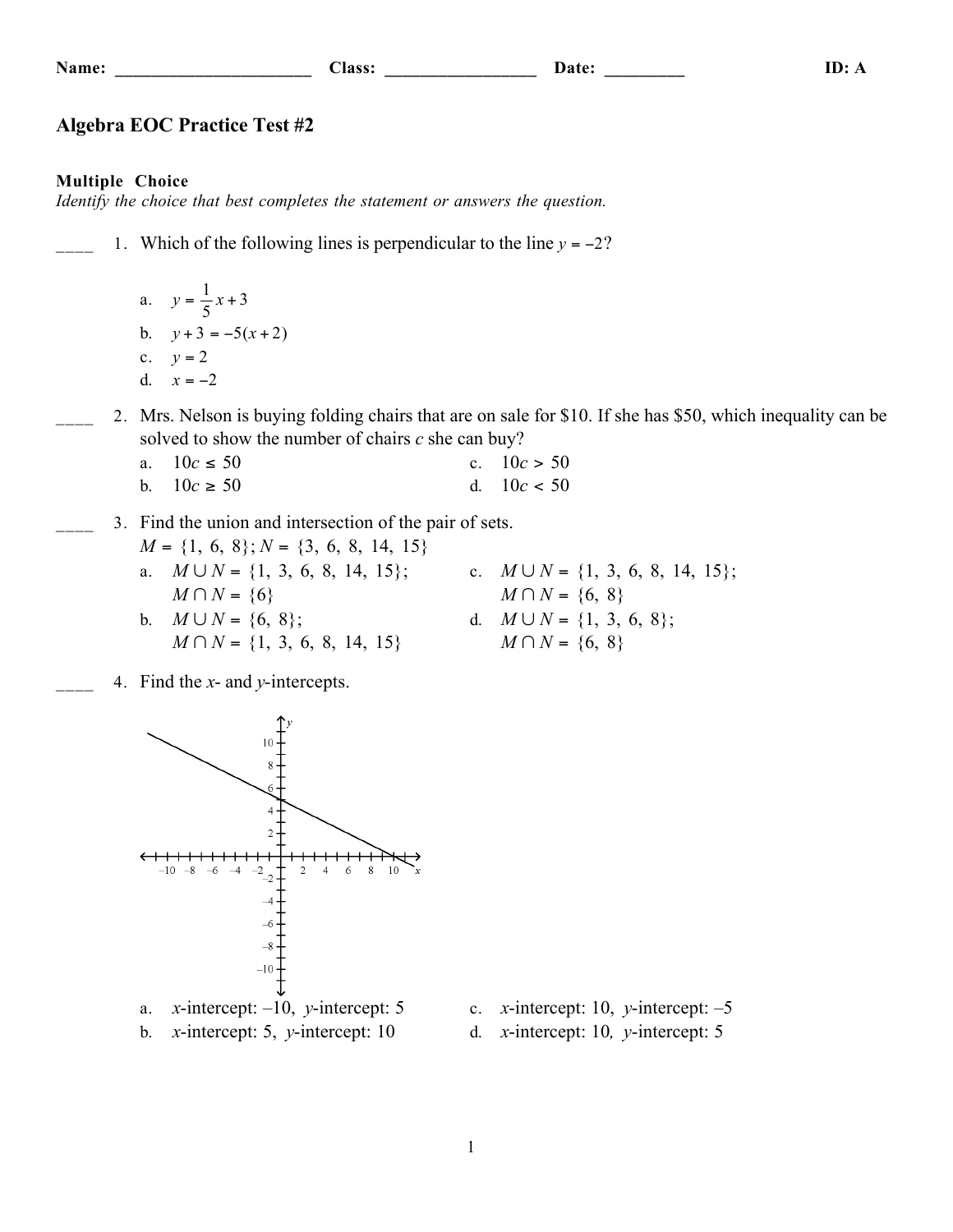5. Multiply  $(x + 7)(x - 7)$ . a.  $x^2 - 49$ c.  $2x - 14$ b.  $x^2 + 14x - 49$  d. *x*  $^{2}$  + 49  $-$  6. Factor  $x^2$  – 16. a.  $(x-4)^2$ c.  $(x+4)^2$ d. cannot be factored  $\frac{1}{2}$  7. Factor  $16y^2 + 12y$  completely. a.  $y(16y + 12)$ <br>
b.  $2y(8y + 6)$ <br>
c.  $4(4y^2 + 3)$ <br>
d.  $4y(4y + 3)$  $2^{2}$  + 3*y*) b.  $2y(8y+6)$ 8. Factor:  $x(y-1) + y(y-1)$ a.  $(x+y)(y-1)$  c.  $(x-y)(y-1)$ b.  $(x-1)(y-1)$  d. cannot be factored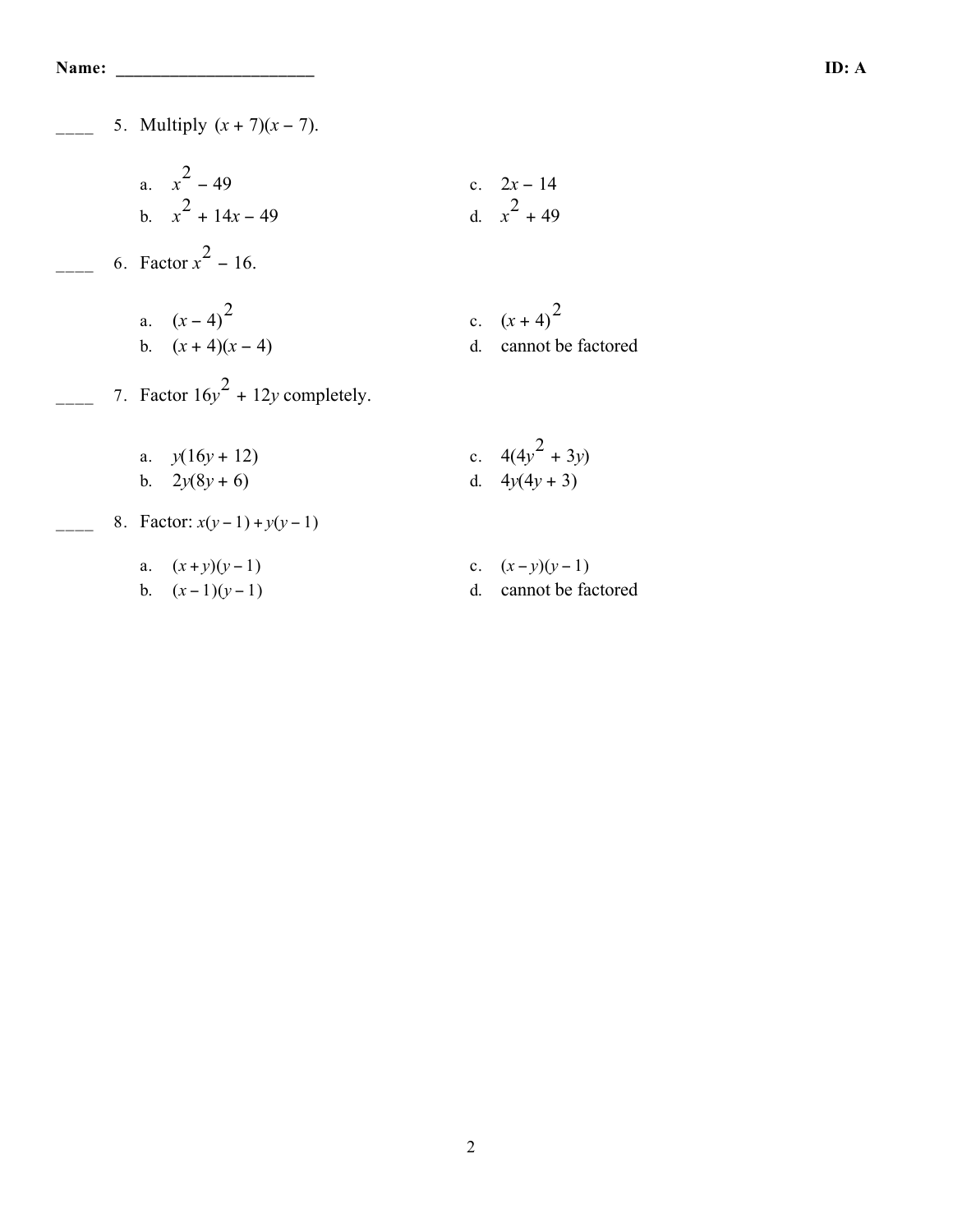

9. Which of the following graphs shows the graph of this equation? *y*+ 1=2(*x*−1)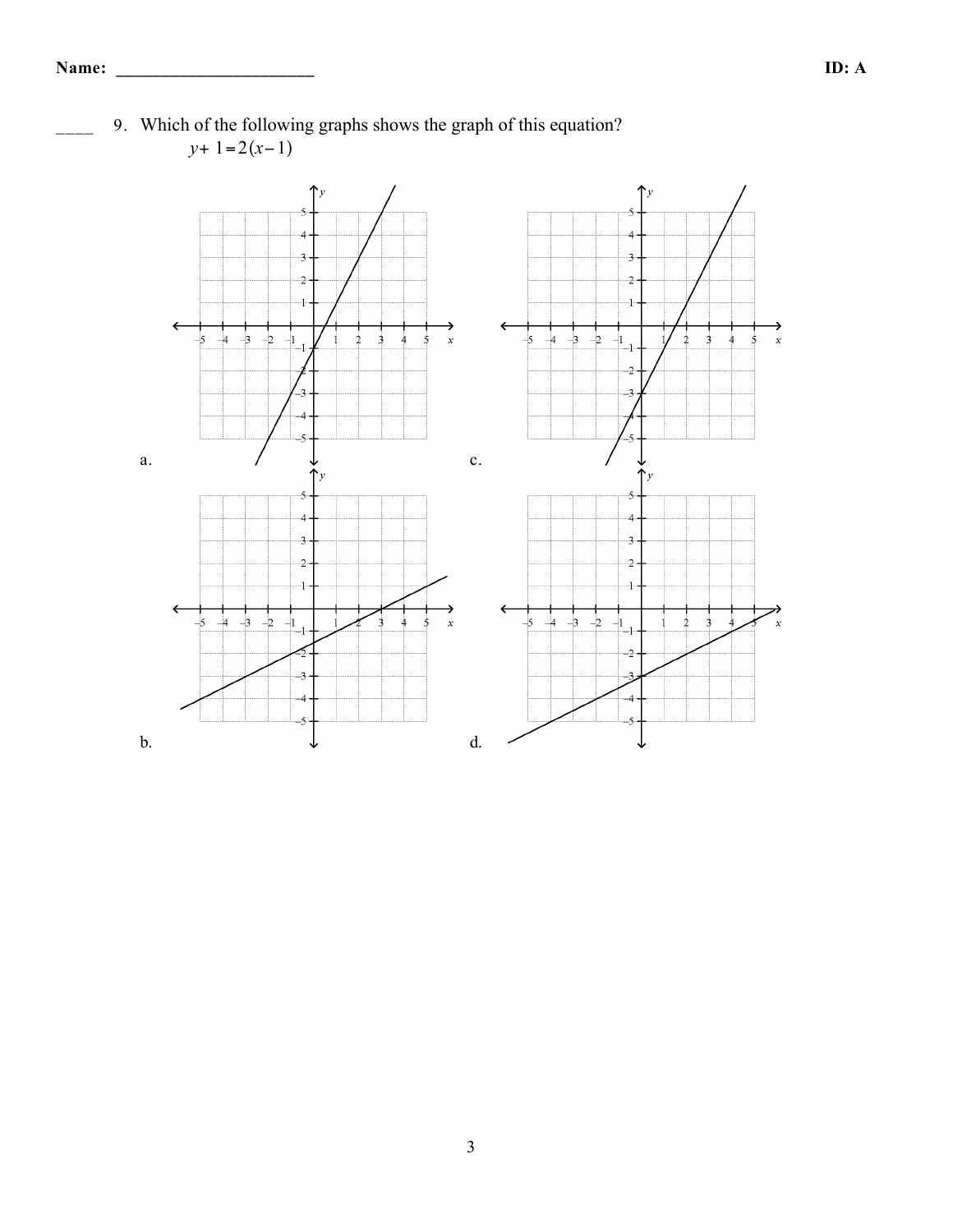- **Name: \_\_\_\_\_\_\_\_\_\_\_\_\_\_\_\_\_\_\_\_\_\_ ID: A**
	- 10. The city of Plantation plans to build a new community park with a public swimming pool. The diagram below shows the area of the proposed swimming pool and the stone deck that will surround it.



If the area of the deck region is 24 square units, find the value for *x*.

| a. $x = 2$ units | c. $x = 4$ units |
|------------------|------------------|
| b. $x = 3$ units | d. $x = 5$ units |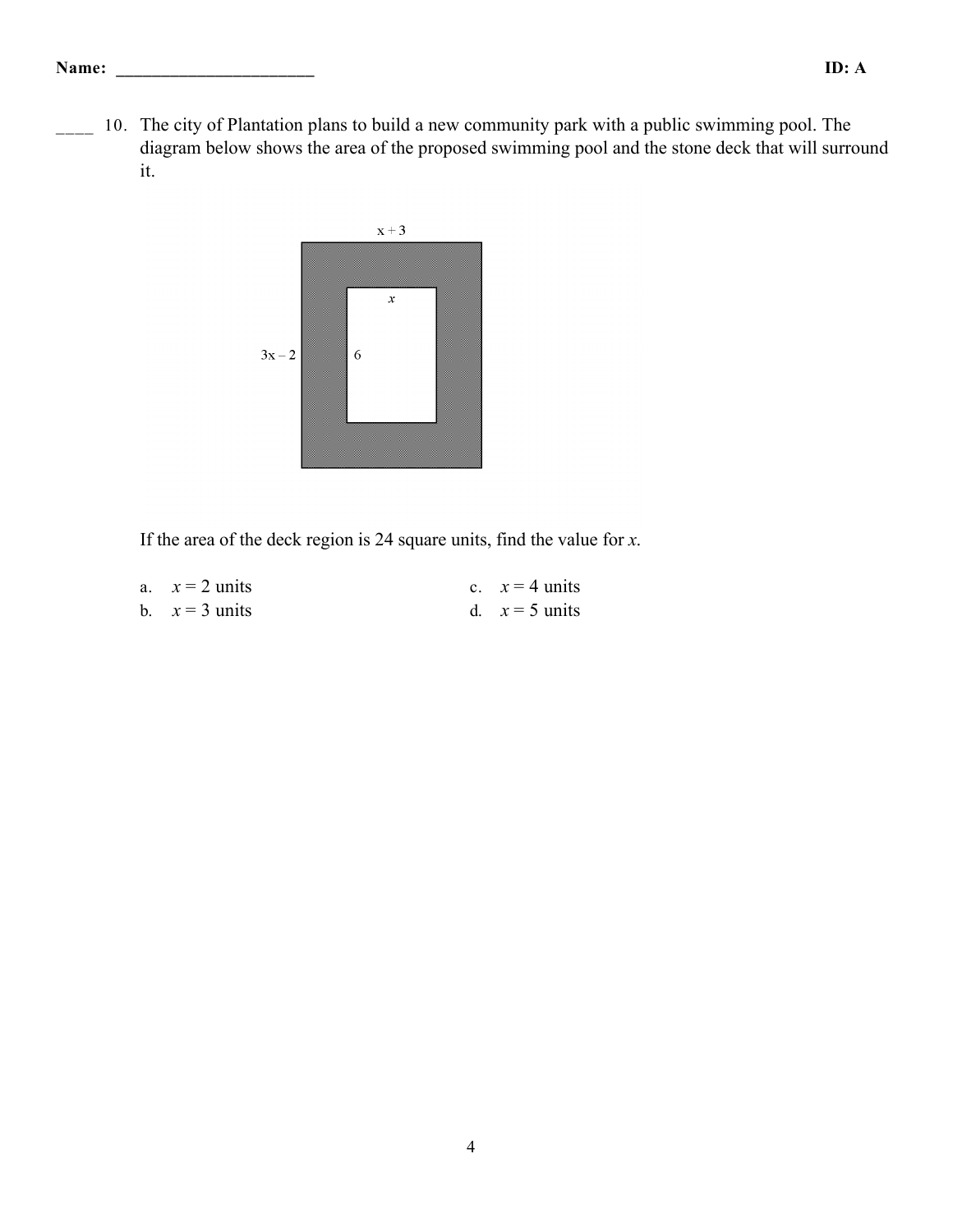11. A family is on vacation in Key West and decides to rent bicycles to tour the island. The rental fee for a bike and helmet is \$27.00 per person for each hour. There are four people in the family renting bicycles. Which input/output (I/O) model correctly displays the domain and range of the situation where *c*, the total cost for the bicycle rental is a function of *h*, the number of hours the bikes are rented?

### **I/O Model 1**

| <sub>1</sub> nput |             |                 | -             |       |                          |
|-------------------|-------------|-----------------|---------------|-------|--------------------------|
| <b>Couple</b>     | 027<br>، ڪھ | ₼<br>4ء<br>⊣ت ف | ሐ ∩ ∙<br>ມບ i | \$108 | $\sim$ $\sim$<br>ມ 1 ມ - |

### **I/O Model 2**

| <sub>1</sub> nput |     |      | - -               | –                           |                                   |
|-------------------|-----|------|-------------------|-----------------------------|-----------------------------------|
| output            | 108 | 021U | $\prime$<br>+∠ر ⊙ | $\Lambda$<br>₼<br>∼<br>⊍⊤⊃∠ | $\epsilon$ 40<br>៶∠∔<br>rv.<br>ັບ |

### **I/O Model 3**

| input  | $\bigwedge \bigwedge \bigwedge$<br>ا کھ | ₼<br>-<br>JJ4 | ሐሴ 1<br>DO 1 | \$108 | $\wedge$ 1 $\wedge$ $\sim$ |
|--------|-----------------------------------------|---------------|--------------|-------|----------------------------|
| output |                                         |               | $\sim$       |       |                            |

# **I/O Model 4**

| input  | <b>0100</b><br>91 U O | $\bigcap$ 1 $\bigcap$<br>54 I O | ሐኅ ለ 1<br>$\angle$<br>◡◡▱⊤ | $\Lambda$<br>94 J Z | \$540 |
|--------|-----------------------|---------------------------------|----------------------------|---------------------|-------|
| output |                       |                                 | ້                          |                     |       |

- a. I/O Model 1
- b. I/O Model 2
- c. I/O Model 3
- d. I/O Model 4
- 12. Divide. Simplify your answer.

$$
(2x4 - 6x3 + 4x2 - 3x) \div (2x)
$$
  
a.  $x3 - 3x2 + 2x - 3$   
b.  $x3 - 3x2 + 2x - \frac{3}{2}$   
c.  $2x3 - 6x2 + 4x - \frac{1}{2}$   
d.  $x4 - 4x3 + 2x2 - 1x$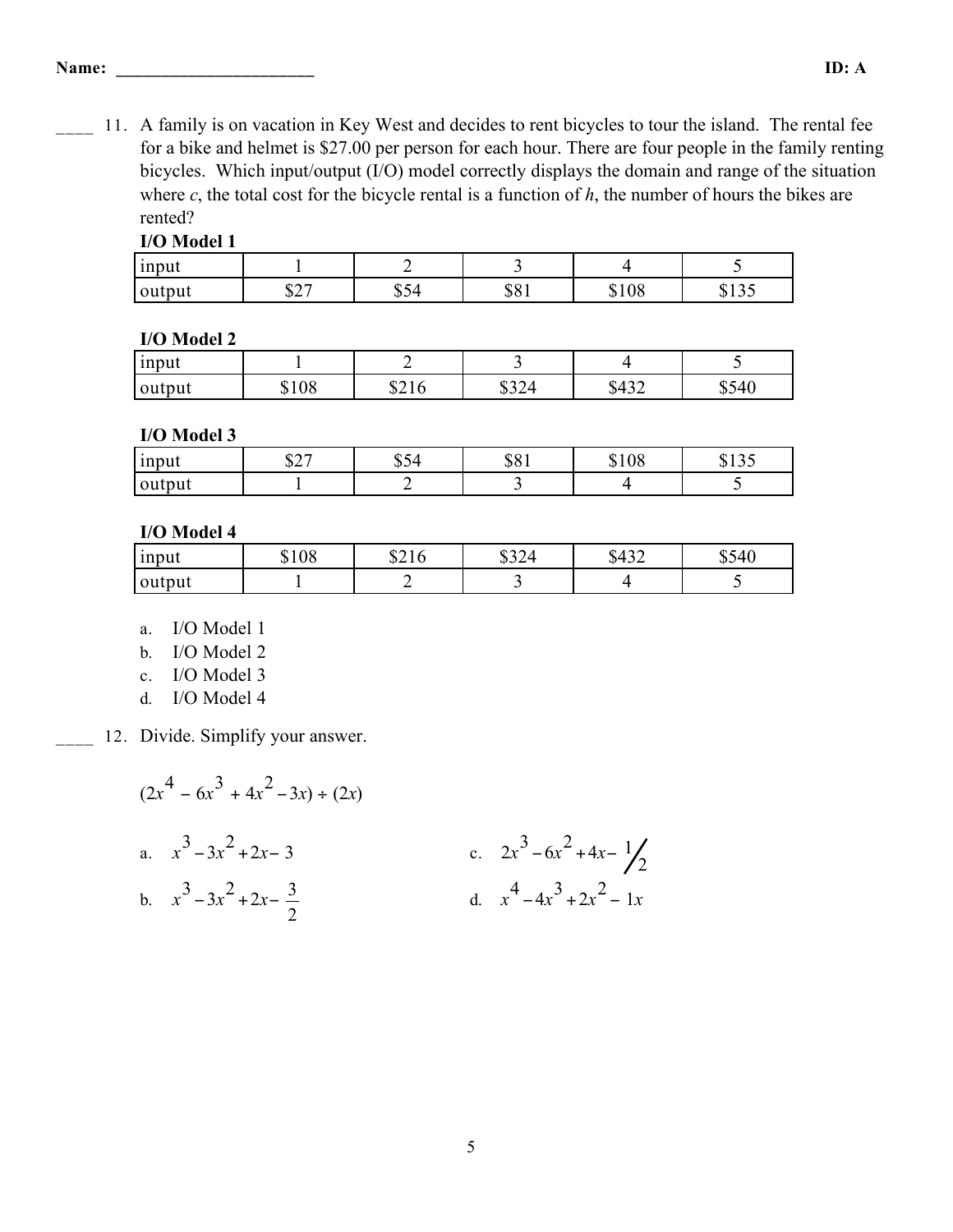13. Which equation represents the data in the table?

|                    |  |                |                                                                                             |  |  | 5         |                 |
|--------------------|--|----------------|---------------------------------------------------------------------------------------------|--|--|-----------|-----------------|
|                    |  |                | $\begin{array}{ c c c c c c }\hline x&1&2&3&4 \\ \hline y&-3&-2&-1&0 \\ \hline \end{array}$ |  |  | $\vert$ 1 |                 |
|                    |  |                |                                                                                             |  |  |           |                 |
| a. $y = 0.25x - 3$ |  |                |                                                                                             |  |  |           | c. $y = x - 4$  |
|                    |  |                |                                                                                             |  |  |           |                 |
|                    |  | b. $y = x - 3$ |                                                                                             |  |  |           | d. $y = 4x - 4$ |

14. Zahra spent \$20.50 on 10 party favors for her party. They party favor for each kid was either a puzzle book or a magic trick. The boys each received a puzzle book that cost \$1.75 each. The girls each received a magic trick that cost \$2.25 each. How many boys and how many girls attended the party?

| a. 4 boys and 6 girls                     | c. 6 boys and 4 girls |
|-------------------------------------------|-----------------------|
| b. $5 \text{ boys}$ and $5 \text{ girls}$ | d. 7 boys and 3 girls |

15. John is considering accepting one of two sales positions. ABC Company offers a yearly salary of \$45, 000. XYZ Company offers a yearly salary of \$38, 000 plus a 2% annual commission on sales. For what amount of sales *s* is the salary at XYZ Company greater than the salary at ABC Company?

| a. $s > 7000$   | c. $s > 70,000$  |
|-----------------|------------------|
| b. $s > 35,000$ | d. $s > 350,000$ |

16. A manufacturing company is building a rectangular room in their warehouse to store their products. The length of the room is 1 more than 3 times its width. The area of the room is 80 square meters. What are the dimensions of the room?

| a. $w = 4$ m, $l = 20$ m               | c. $w = 5\frac{1}{3}$ m, $l = 15$ m |
|----------------------------------------|-------------------------------------|
| b. $w = 5 \text{ m}, l = 16 \text{ m}$ | d. $w = 8$ m, $l = 10$ m            |

17. At a store, 20 feet of fencing cost \$36. At that rate, how much will 15 feet of fencing cost?

| a. \$27.00 | c. $$30.25$ |
|------------|-------------|
| b. \$29.75 | d. $$48.00$ |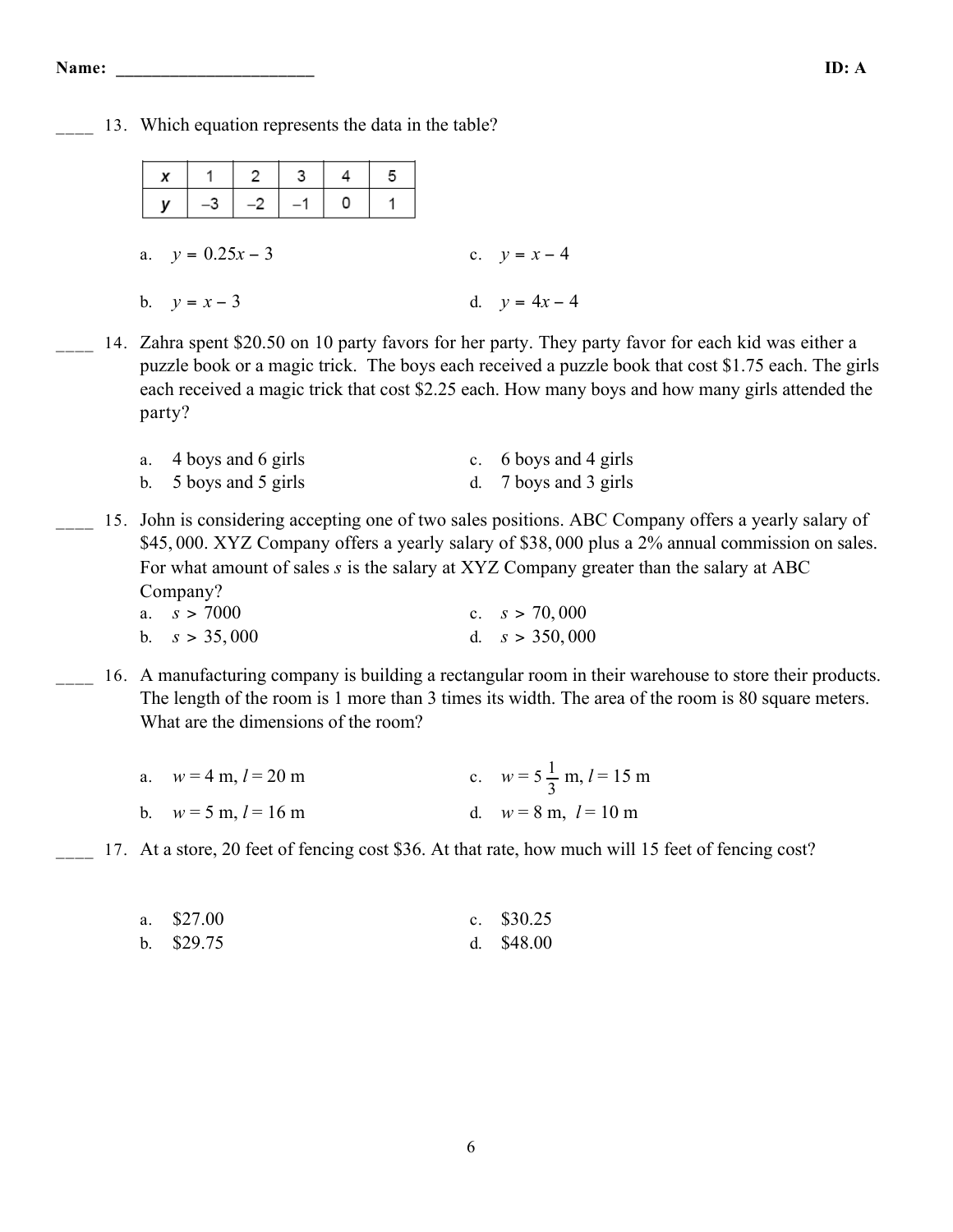18. Jeremy is training for a marathon. Part of his training is a "walk/run" session where he runs for *x* minutes and runs for *y* minutes for a total distance of 6000 meters. His walking speed is 125 meters per minute. His running speed is 225 meters per minute. This situation can be represented by the following equation:

 $125x + 225y = 6000$ 

Which of the following represents the slope of the equation?

| $a$ .         | $\overline{\phantom{0}}$<br>$\overline{q}$ | $\mathbf{c}$ . | $rac{5}{9}$ |
|---------------|--------------------------------------------|----------------|-------------|
| $\mathbf b$ . | $\overline{9}$                             | d.             | $rac{9}{5}$ |
|               | $\overline{5}$                             |                |             |

\_\_\_\_ 19. The values in the table show a linear relationship. Find the slope.

| $\boldsymbol{x}$                    |  |                  |  |
|-------------------------------------|--|------------------|--|
|                                     |  |                  |  |
|                                     |  |                  |  |
| a. 2                                |  | c. $\frac{1}{2}$ |  |
| $b. -2$                             |  | $\mathcal{D}$    |  |
| 20. Add $(2x^2 - 7) + (7x^2 + 3)$ . |  |                  |  |

a. 
$$
2x^2 - 4
$$
  
b.  $9x^2 - 4$   
c.  $9x^2 - 7$   
d.  $9x^4 - 4$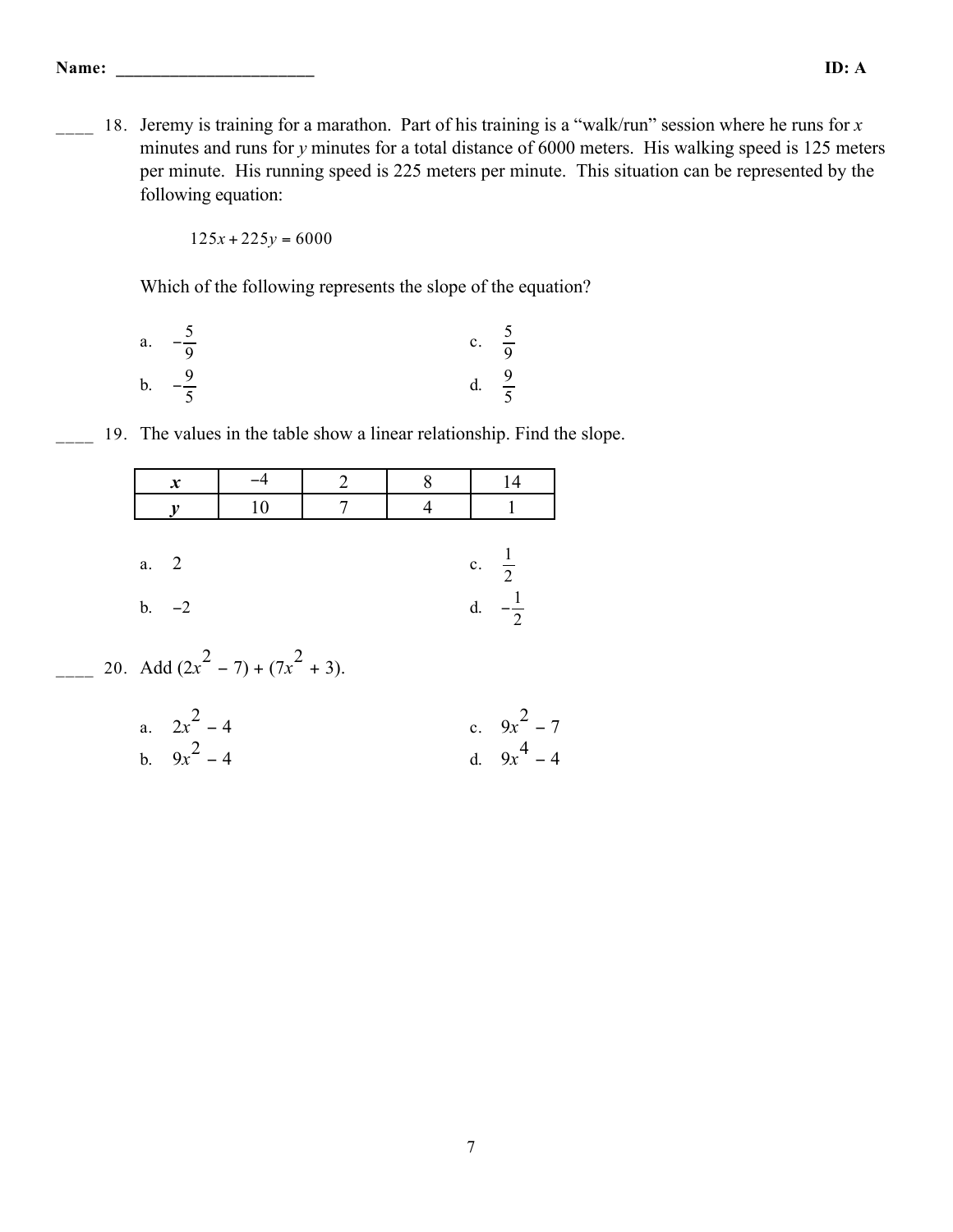21. The table compares the gas mileage of a car to the distance the car can travel on one tank of gas. A scatter plot of the data is also shown. For this line of best fit, predict what the gas mileage must be for a car to travel 250 miles.



|  | a. 15 mi/gal |  | c. $19 \text{ mi/gal}$ |
|--|--------------|--|------------------------|
|--|--------------|--|------------------------|

b. 17 mi/gal d. 20 mi/gal

\_\_\_\_ 22. You've already earned \$48 washing cars and plan to earn \$12 for each additional car you wash. Write an equation to represent *d,* the amount earned in dollars, as a function of *c*, the number of additional cars you wash.

| a. $d = 12c$ | c. $d = 48 + 12c$ |
|--------------|-------------------|
| b. $c = 12d$ | d. $c = 48 + 12d$ |

\_\_\_\_ 23. What are the missing exponents in the equation below? Give the missing exponent on the left side first.

$$
2(m7n)2 = 2m2n3
$$
  
a. 7; 14  
b. 3; 10  
c. 3; 21  
d. 7; 21

24. Which of the following is the solution to this inequality?

 $3(5 + 2n) \ge 7 + 10n$ 

a.  $n \ge 2$  c.  $n \le 2$ <br>b.  $n \ge -2$  d.  $n \le -2$ d. *n* ≤ −2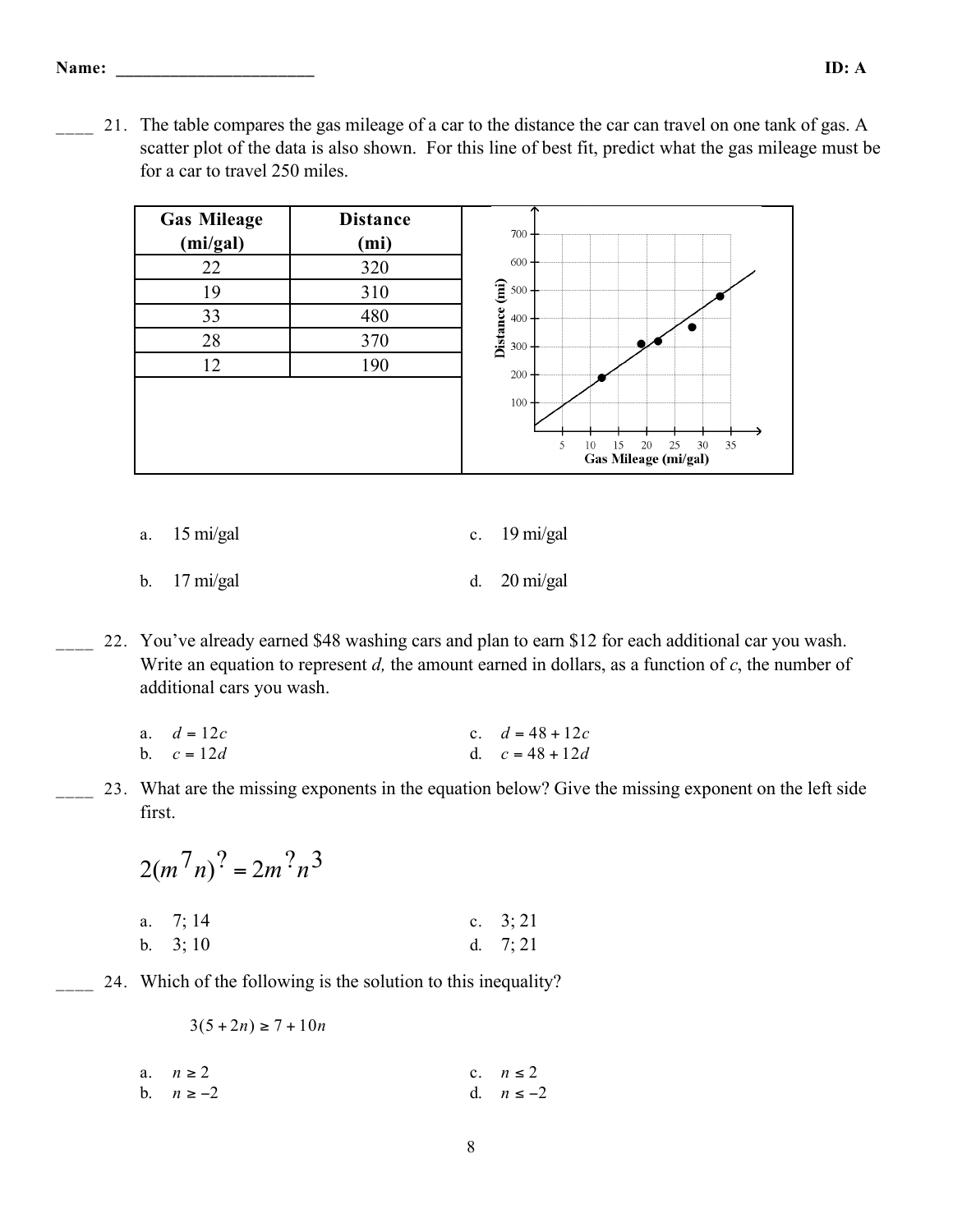25. Write an equation for the line that has a *y*-intercept of 2 and is perpendicular to the line  $3x + y = 6$ . a.  $y = -3x + 2$  c.  $y = \frac{1}{3}x + 2$ b.  $y = -3x - 2$  d.  $y = -\frac{1}{3}x + 2$ \_\_\_\_ 26. Two snow resorts offer private lessons to their customers. Big Time Ski Mountain charges \$5 per hour plus \$50 insurance. Powder Hills charges \$10 per hour plus \$30 insurance. For what number of hours is the cost of lessons the same for each resort? a. 3 hours c. 5 hours b. 4 hours d. 6 hours \_\_\_\_ 27. Find the intersection of the pair of sets.  $W =$  the set of whole numbers  $P =$  the set of nonzero integers a.  $\{\}$  c. the set of negative integers b.  $\{0\}$  d. the set of positive integers 28. Multiply. Write the product in simplest form.  $\sqrt{6}$   $\sqrt{4} + \sqrt{6}$  $\left(\sqrt{4}+\sqrt{6}\right)$  $\left( \begin{array}{c} 1 \\ 1 \\ 1 \end{array} \right)$ 

a. 
$$
\sqrt{24} + \sqrt{36}
$$
  
b.  $2\sqrt{6} + 6$   
c.  $12 + 6\sqrt{6}$   
d.  $2\sqrt{15}$ 

\_\_\_\_ 29. Employees at the dairy factory are packing cartons of eggs. One carton can hold *x* eggs. Today the employees have *E* eggs to pack. When they have finished, they have packed *C* cartons and have 3 eggs left over.

Use the equation  $\frac{E}{x} = C + \frac{3}{x}$ *x* to find *C*, the number of cartons that were packed.

a. 
$$
C = \frac{E-3}{x}
$$
  
b.  $C = \frac{E}{x} - 3$   
c.  $C = \frac{E}{x-3}$   
d.  $C = 3 - \frac{E}{x}$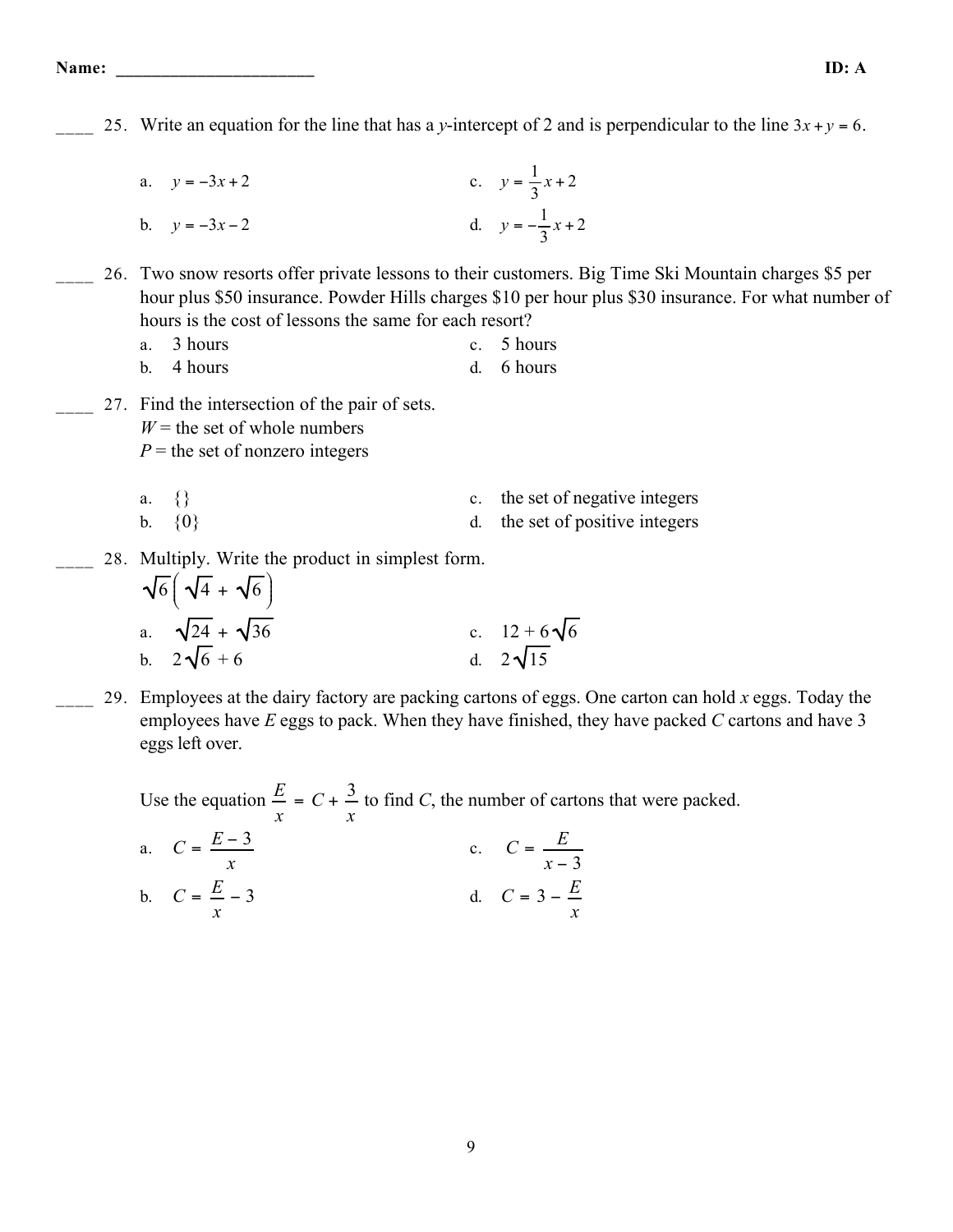30. The temperature of air in a room that began at 55°F is increasing by 8°F per hour. The following equation represents this situation:

 $y = 55 + 8x$ 

where *x* represents the number of hours and *y* represents the temperature.



\_\_\_\_ 31. Find the value of *a*.

$$
4x^2 + ax = 2x(2x + 1)
$$

a. 2 c. 6

b. 4 d. 8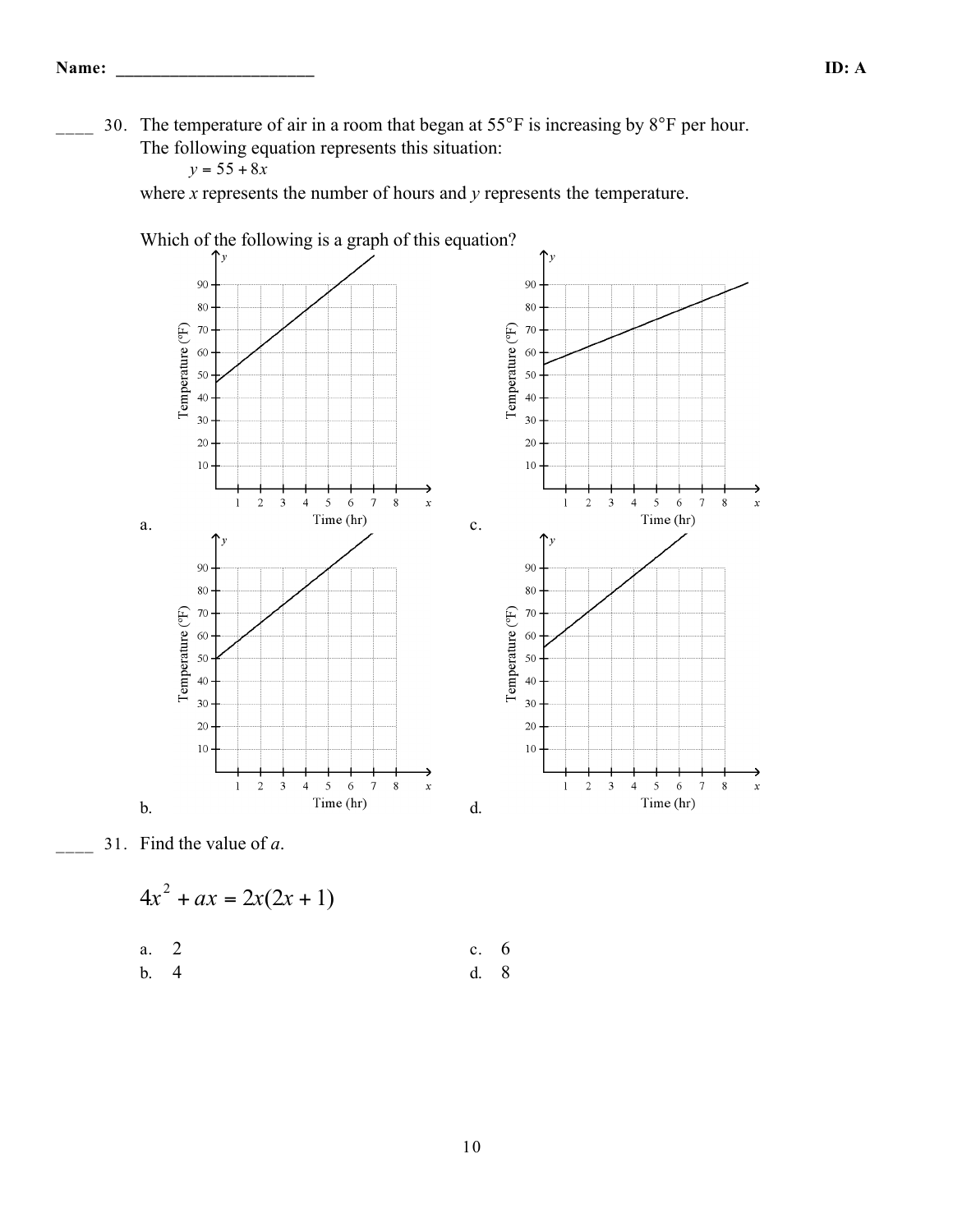\_\_\_\_ 32. Determine which of the following graphs represent a function.



- a. None of the graphs are functions. c. Graphs A and B are functions.
- b. All of the graphs are functions. d. Graphs B and C are functions.
- -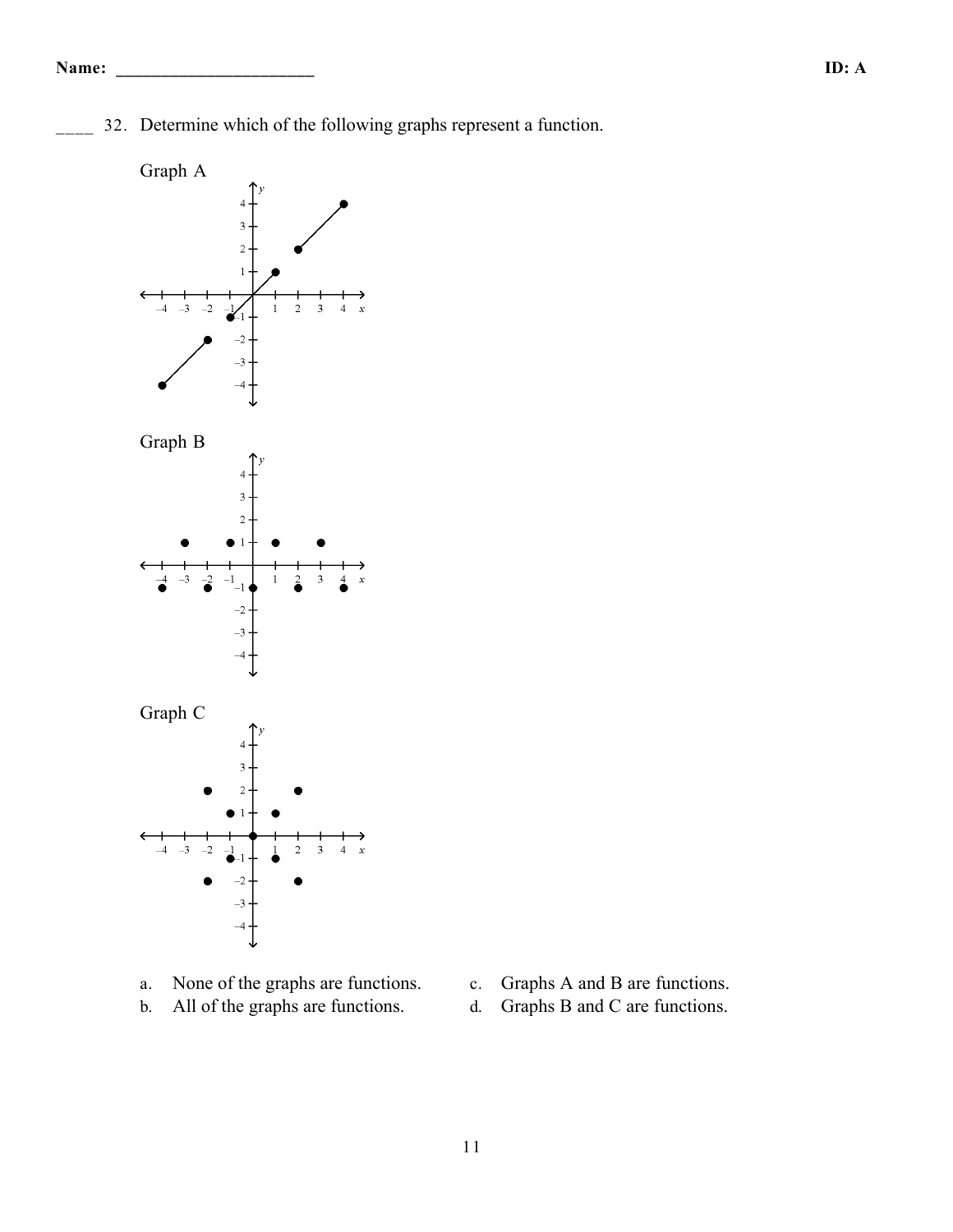\_\_\_\_ 33. Kush simplified the expression below on the board for the class.

$$
\sqrt{20} + \sqrt{5x} + 3\sqrt{5}
$$

If Kush simplified the expression correctly, which of the following is his answer?

a. 
$$
5\sqrt{5} + \sqrt{5x}
$$
  
b.  $7\sqrt{5} + \sqrt{5x}$   
c.  $3\sqrt{5} + \sqrt{5x}$   
d.  $4\sqrt{5} + \sqrt{5x}$ 

 $\frac{1}{2}$  34. Write an equation in slope-intercept form for the line that passes through (3, 7) and (7, 4).

a. 
$$
y = -\frac{3}{4}x + \frac{37}{4}
$$
  
b.  $y = \frac{3}{4}x + \frac{37}{4}$   
c.  $y = -\frac{4}{3}x + \frac{37}{4}$   
d.  $y = -\frac{3}{4}x + \frac{4}{37}$ 

35. Solve 
$$
y + w - \frac{3}{4}z = 0
$$
 for z.  
\na.  $z = \frac{4}{3}(y + w)$   
\nb.  $z = \frac{3}{4}(y + w)$   
\nc.  $z = \frac{4}{3}w + y$   
\nd.  $z = \frac{4y}{3} + w$ 

\_\_\_\_ 36. Which compound inequality is shown by the graph below?

| $x \ge 2$ AND $x \le 8$ | $x \ge 2$ OR $x \ge 8$ | $x \ge 2$ OR $x \ge 8$ | $x \ge 2$ OR $x \ge 8$ | $x \le 2$ OR $x \le 8$ |
|-------------------------|------------------------|------------------------|------------------------|------------------------|
|-------------------------|------------------------|------------------------|------------------------|------------------------|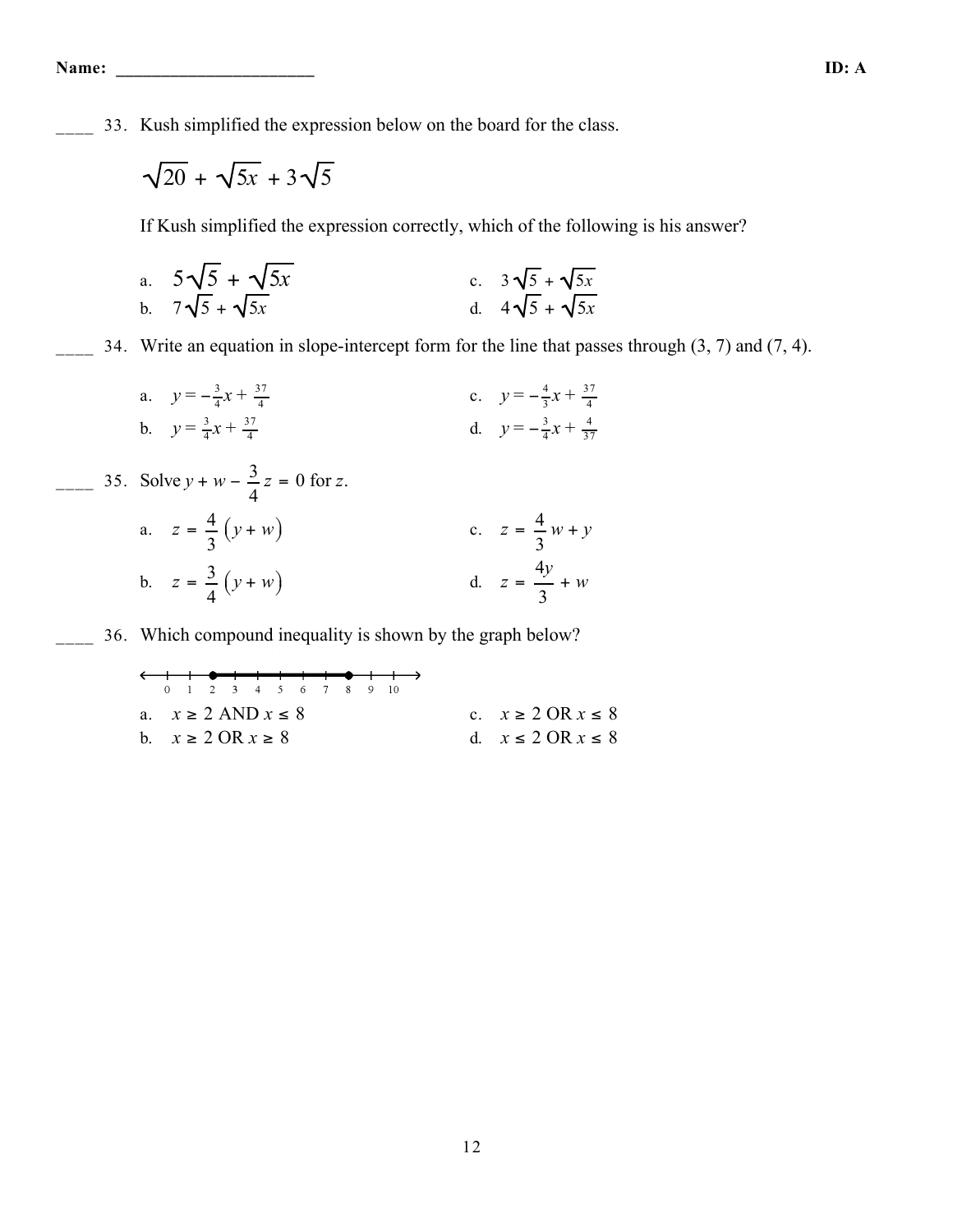\_\_\_\_ 37. Look at the Venn diagram below. It shows set *A* and set *B* in the universe *U*. Which description represents the shaded regions?



38. Solve  $3(a-4) + 2(a+1) = 10 - 5a$ .

\_\_\_\_ 40. Divide (4*x*

| a. 0        |  | c. all real numbers |
|-------------|--|---------------------|
| $b \quad 2$ |  | d. no solution      |

\_\_\_\_ 39. There were *T* people waiting for buses at the station. When the first bus arrived, *n* people boarded it. The remaining *p* people waited for buses to other places.

Use the equation  $T - n = p$ , to find *n*, the number of people who boarded the first bus.

a. 
$$
n = p - T
$$
  
\nb.  $n = \frac{T}{p}$   
\nc.  $n = T - p$   
\nd.  $n = T + p$   
\nDivide  $(4x^5 + 3x^3 - 2x^2)$  by 2x.

a. 
$$
2x^4 + \frac{3x^2}{2} - x
$$
  
\nb.  $2x^4 + 3x^2 - x$   
\nc.  $4x^4 + 3x^2 - 2x$   
\nd.  $2x^4 + x^2 - x$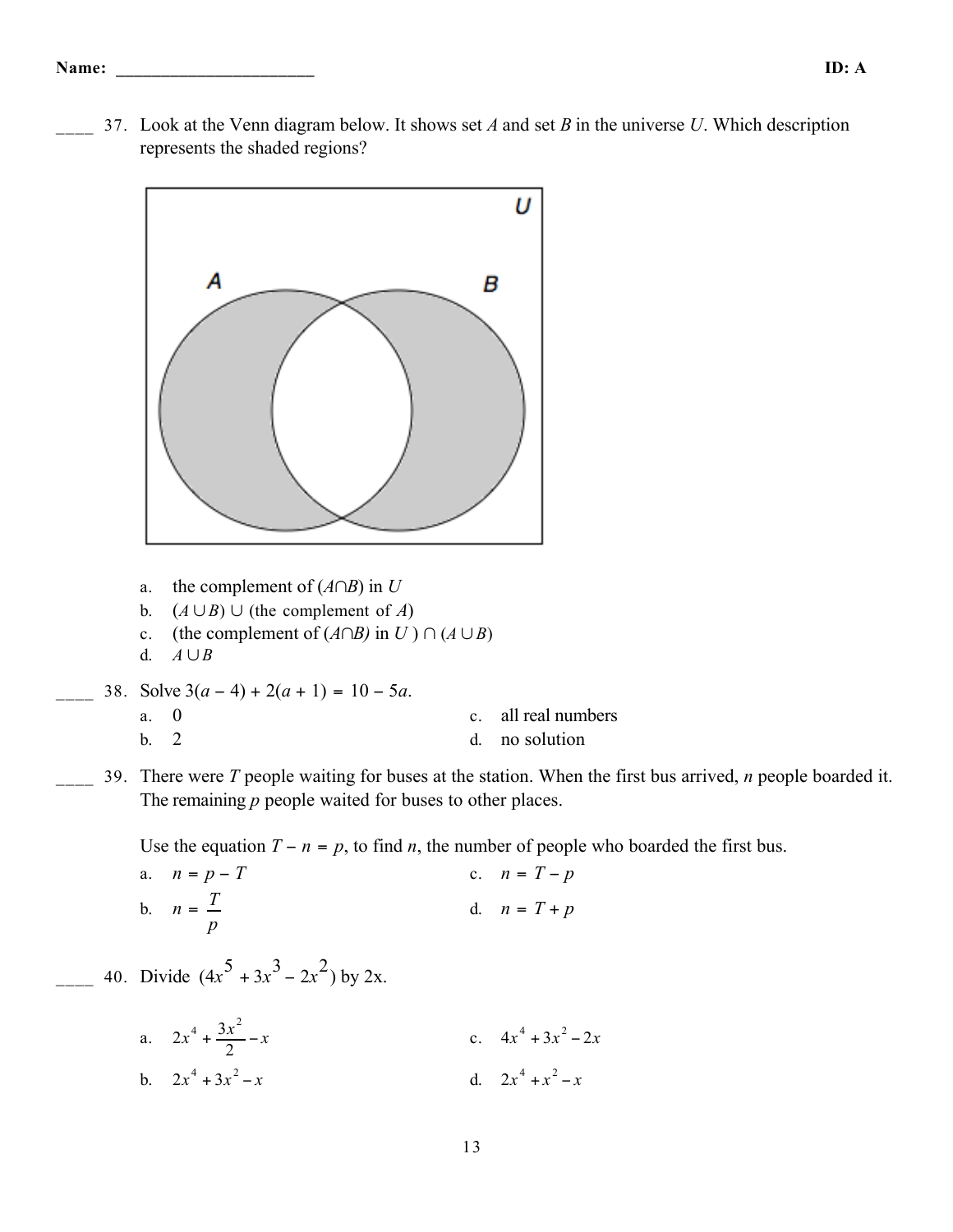**Name: \_\_\_\_\_\_\_\_\_\_\_\_\_\_\_\_\_\_\_\_\_\_ ID: A**

41. Which monomial below writes the product  $(3x)(3x)(3x)(3x)(3x)(3x)$  in a more compact form?

a. 
$$
6(3x)
$$
  
b.  $3x^6$   
c.  $(3x)^6$   
d.  $18x^6$ 

- \_\_\_\_ 42. A printer holds 500 sheets of paper. After printing it held 210 sheets. Of the sheets that were printed,  $\frac{1}{2}$  of them were color and  $\frac{1}{2}$  of them were grayscale. Which equation can be used to find *s*, the number of sheets that were printed in color?
	- a.  $\frac{s}{2} 500 = 210$  c.  $210 500 = 2s$ b.  $500 - \frac{1}{2}$ 2 d.  $500 - 2s = 210$
- \_\_\_\_ 43. Jamie needs to simplify the expression below before she substitutes values for *a* and *b*.

$$
\frac{a^{15}b^{12}-a^{5}b^{8}}{a^{3}b^{2}}
$$

If  $a \neq 0$  and  $b \neq 0$ , which of the following is a simplified version of the expression above?

| a. $a^5b^6 - a^5b^4$       | c. $a^6b^4$ |
|----------------------------|-------------|
| b. $a^{12}b^{10} - a^2b^6$ | d. $a^7b^2$ |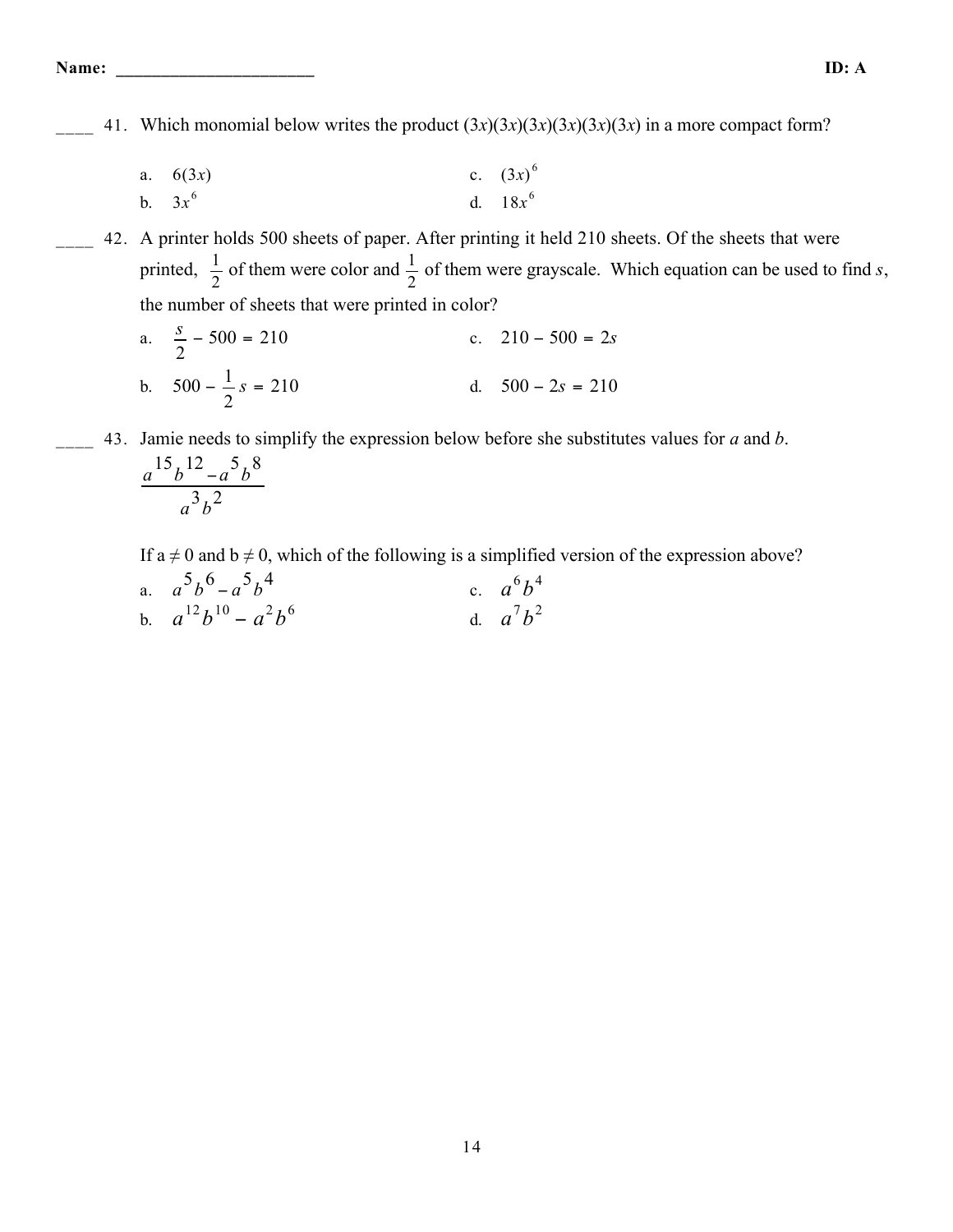\_\_\_\_ 44. Thomas is a car salesman. The table shows the monthly salary that Thomas earns for the number of cars he sells. Use the data to graph the linear function. Write the equation of the line, identify the slope of the line and explain what the slope means.

| <b>Number of Cars</b> | <b>Monthly Salary</b> |
|-----------------------|-----------------------|
| Sold                  | <b>Earned</b>         |
|                       | \$2000                |
|                       | \$2300                |
|                       | \$2600                |
|                       | \$2900                |
|                       | \$3200                |



 $y = 2000x + 300$ ; The slope of the line is 300. This means that for every car Thomas sells, he earns and additional \$300.



b.

 $y = 300x + 2000$ ; The slope of the line is 300. This means that for every car Thomas sells, he earns an additional \$300.



 $y = 2000x + 300$ ; The slope of the line is 2000. This means that for every car Thomas sells, he earns \$2000.



 $y = 300x + 2000$ ; The slope of the line is 2000. This means that for every car Thomas sells, he earns \$2000.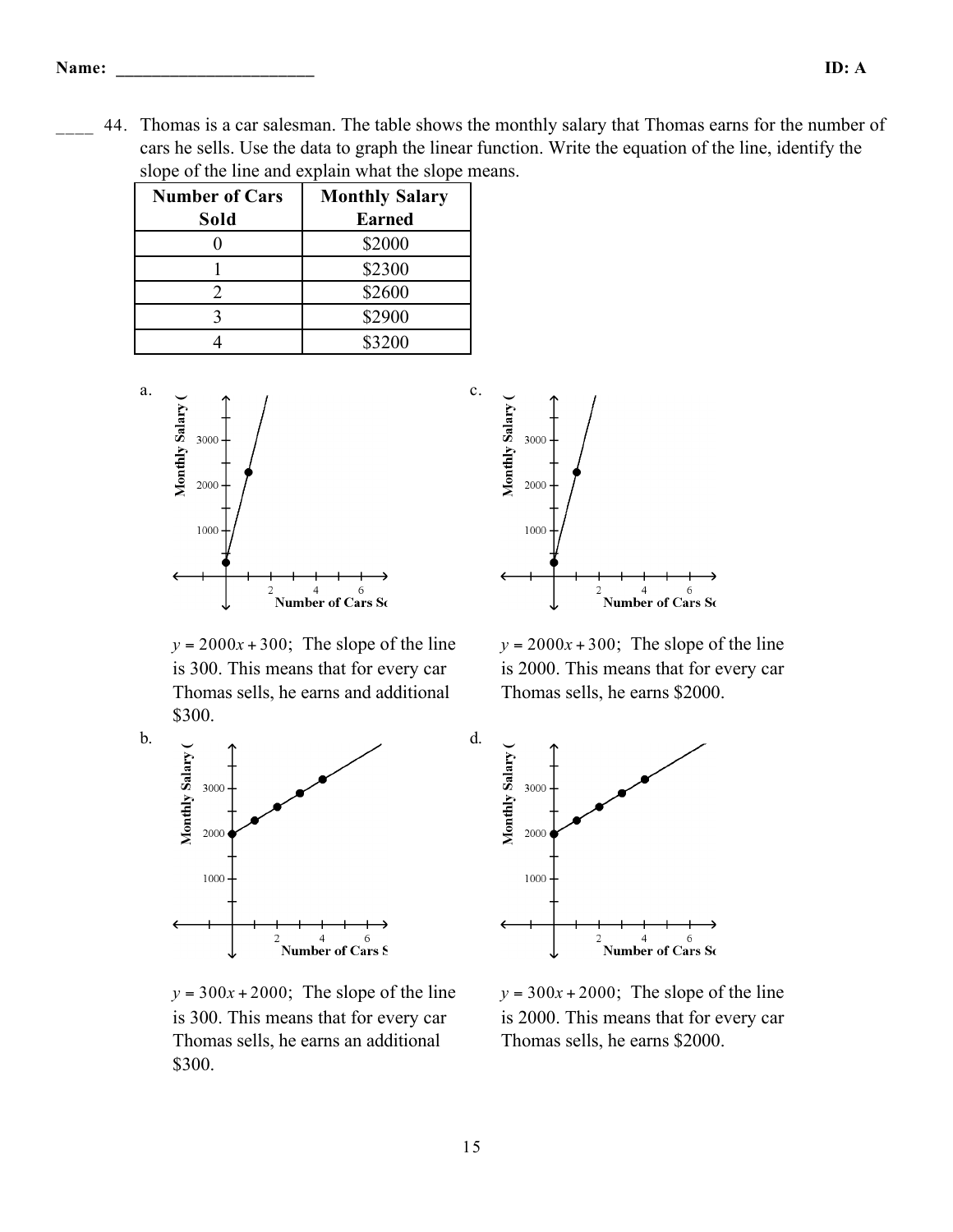\_\_\_\_ 45. Give the domain and range of the relation.

| $\boldsymbol{\mathcal{X}}$ |       |
|----------------------------|-------|
| 3                          |       |
| 6                          | 13    |
| 0                          | 0     |
|                            | $-13$ |

a. D:  $\{3, 6, -7, 7, 13, -13\}$ ; R:  $\{0\}$  c. D:  $\{-7, 3, 6\}$ ; R:  $\{-13, 7, 13\}$ 

- 
- b. D:  $\{-7, 0, 3, 6\}$ ; R:  $\{-13, 0, 7, 13\}$  d. D:  $\{-13, 0, 7, 13\}$ ; R:  $\{-7, 0, 3, 6\}$

46. When solving the equation, what property was used to go from Step 2 to Step 3?

- Step 1:  $-(2x + 3) = x 18$ Step 2:  $-2x - 3 = x - 18$ Step 3:  $-3 = 3x - 18$
- 
- b. Subtraction Property of Equality d. Division Property of Equality
- a. Addition Property of Equality c. Multiplication Property of Equality
	-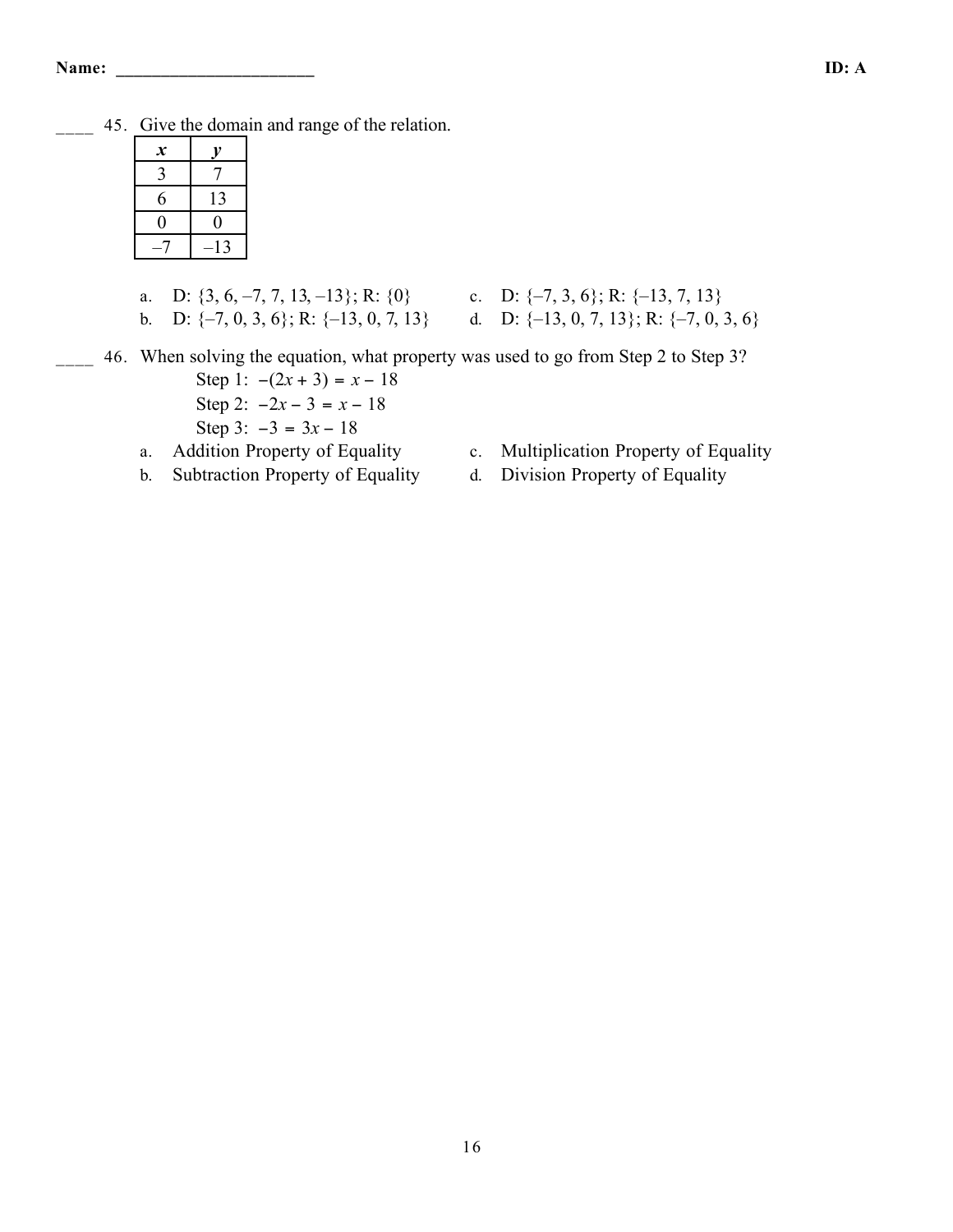- 47. In Mr. Rojo's music class, 14 students play piano, 18 students play guitar, and 9 play drums. No student plays any other istruments. The following information is also true:
	- 7 students play only guitar; 2 students play all three instruments; 5 students play only piano;
	- 1 student plays piano and drums, but not guitar

This information is placed in a Venn diagram as shown:<br>  $\frac{1}{2}$ 



Which of the following correcly shows the completed Venn diagram?<br>
piano<br>
piano

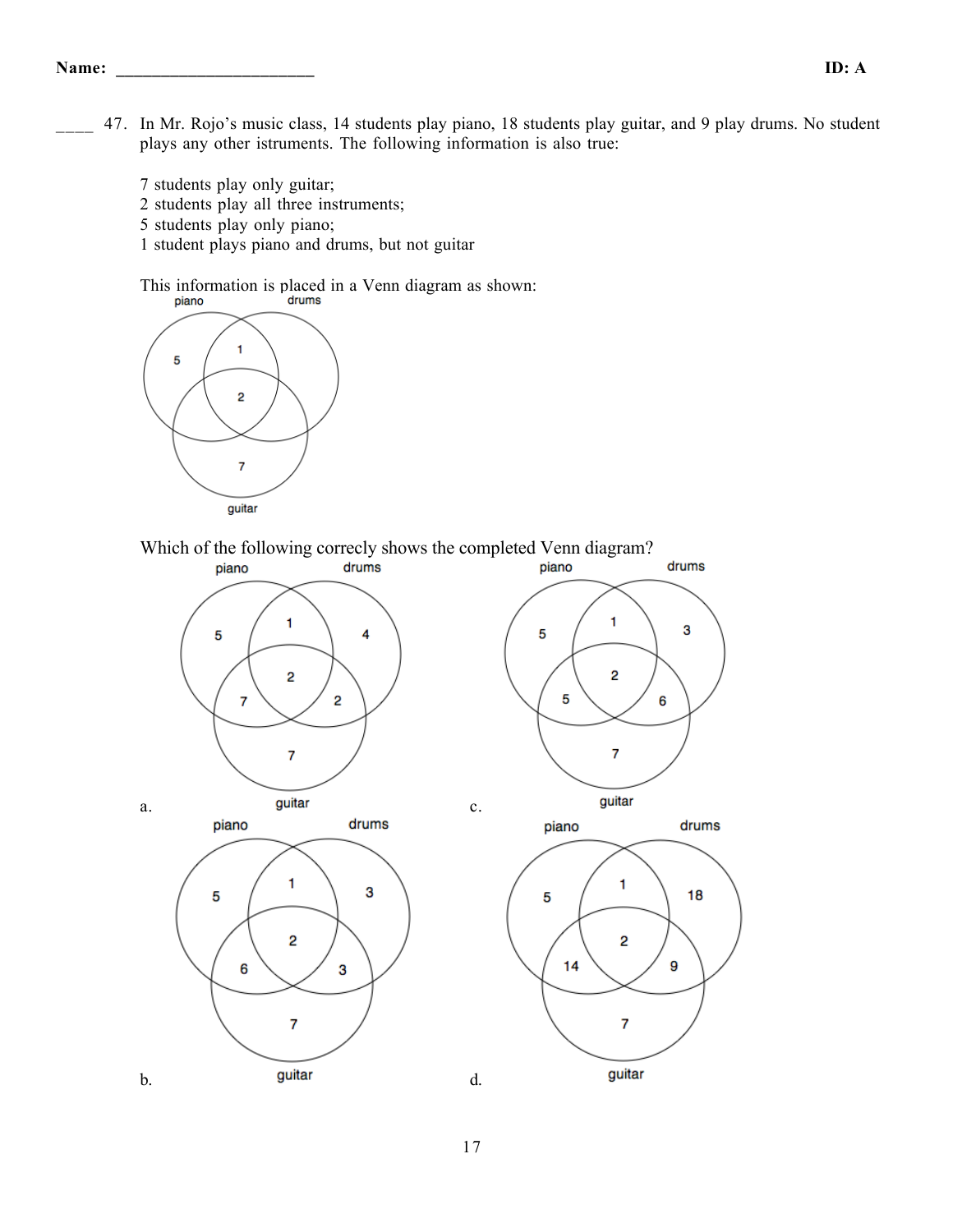48. Which of the following is a member of  $M \times N$ ?

 $M = \{20, 30, 55, 60\}$ ;  $N = \{30, 55, 65\}$ 

| a. $(20, 20)$ | c. $(55, 60)$ |
|---------------|---------------|
| b. $(30, 30)$ | d. $(30, 60)$ |

- \_\_\_\_ 49. Marc sold 461 tickets for the school play. Student tickets cost \$3 and adult tickets cost \$4. Marc's sales totaled \$1624. How many adult tickets and how many student tickets did Marc sell?
	- a. 220 adult, 241 student c. 236 adult, 225 student
	- b. 225 adult, 236 student d. 241 adult, 220 student
- 50. If the exchange rate for 1 U.S. dollar is 1.5 Canadian dollars, how many U.S. dollars will Margie get for 81 Canadian dollars?

| a. 28 | c. 54 |        |
|-------|-------|--------|
| b. 52 |       | d. 112 |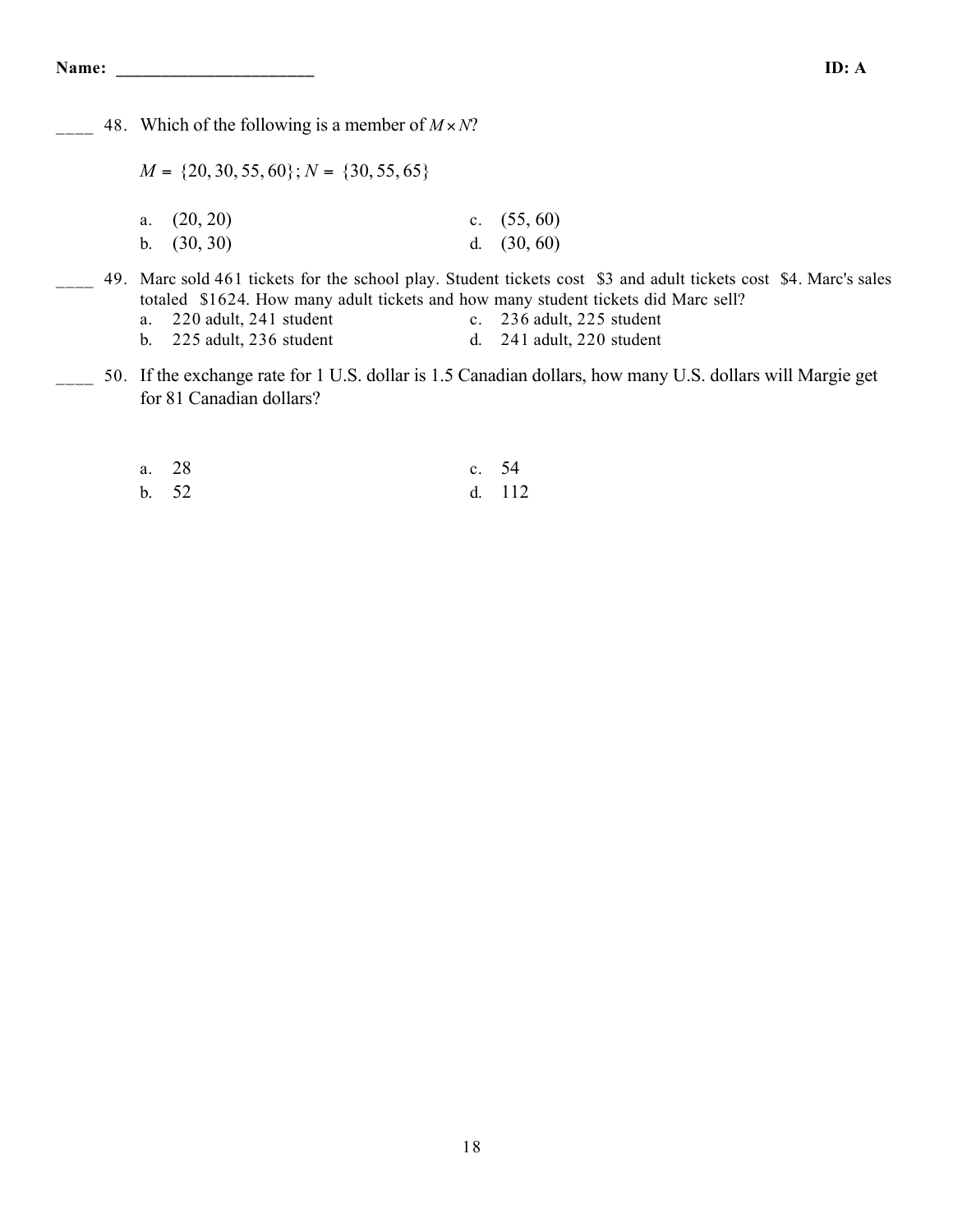

52. An object is thrown upward with an initial velocity of 35 meters per second. The object's distance, *d*, above the ground at any time, *t*, can be represented by the equation  $d = 35t - 5t^2$ . When will the object be 50 feet above the ground?

| a. $t=1$ sec and $t=0.4$ sec            | c. $t = 2$ sec and $t = 10$ sec |
|-----------------------------------------|---------------------------------|
| b. $t = 2 \sec \text{ and } t = 5 \sec$ | d. $t=5$ sec and $t=10$ sec     |

53. Jasmine and her sister are saving to buy MP3 players. Jasmine has \$50 and plans to save \$10 per week. Her sister has \$80 and plans to save \$7 per week. In how many weeks will Jasmine have more money saved than her sister?

| a. 2 weeks |  | c. 10 weeks |  |
|------------|--|-------------|--|
|            |  |             |  |

b. 4 weeks d. 11 weeks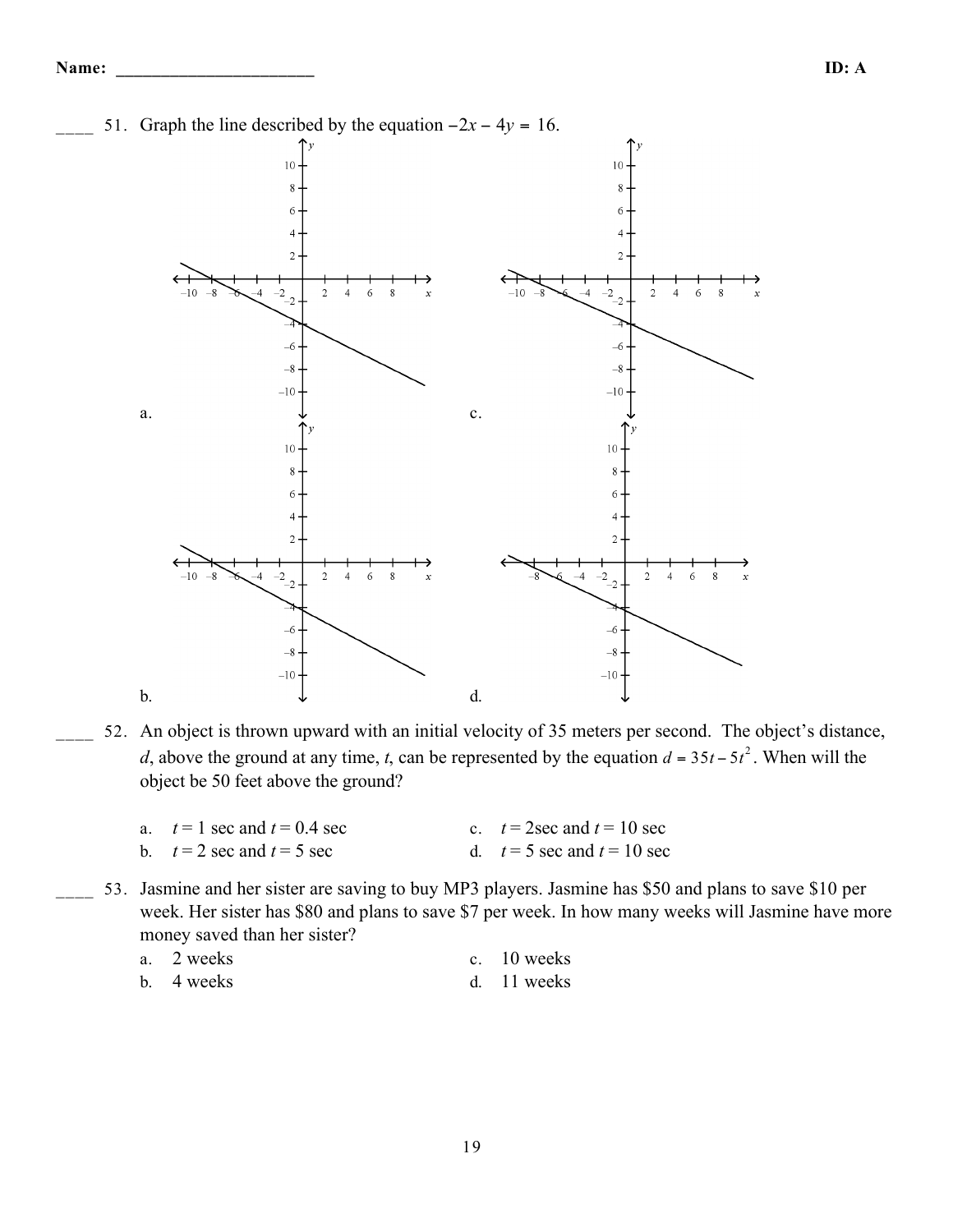54. The trajectory of a potato launched from a potato cannon on the ground at an angle of 45 degrees with an initial speed of 65 meters per second can be modeled by the parabola:  $f(x) = x - 0.0023x^2$ , where the *x*-axis is the ground. Find the height of the highest point of the trajectory and the horizontal distance the potato travels before hitting the ground.



\_\_\_\_ 55. 40 candidates apply for a unique job. The job has both a height requirement and a weight requirement. The following information is known about the candidates:

21 candidates meet the height requirement;

17 candidates meet the weight requirement;

8 candidates meet both the weight and height requirements.

How many candidates meet only the height requirement?

a. 8 c. 13 b. 9 d. 21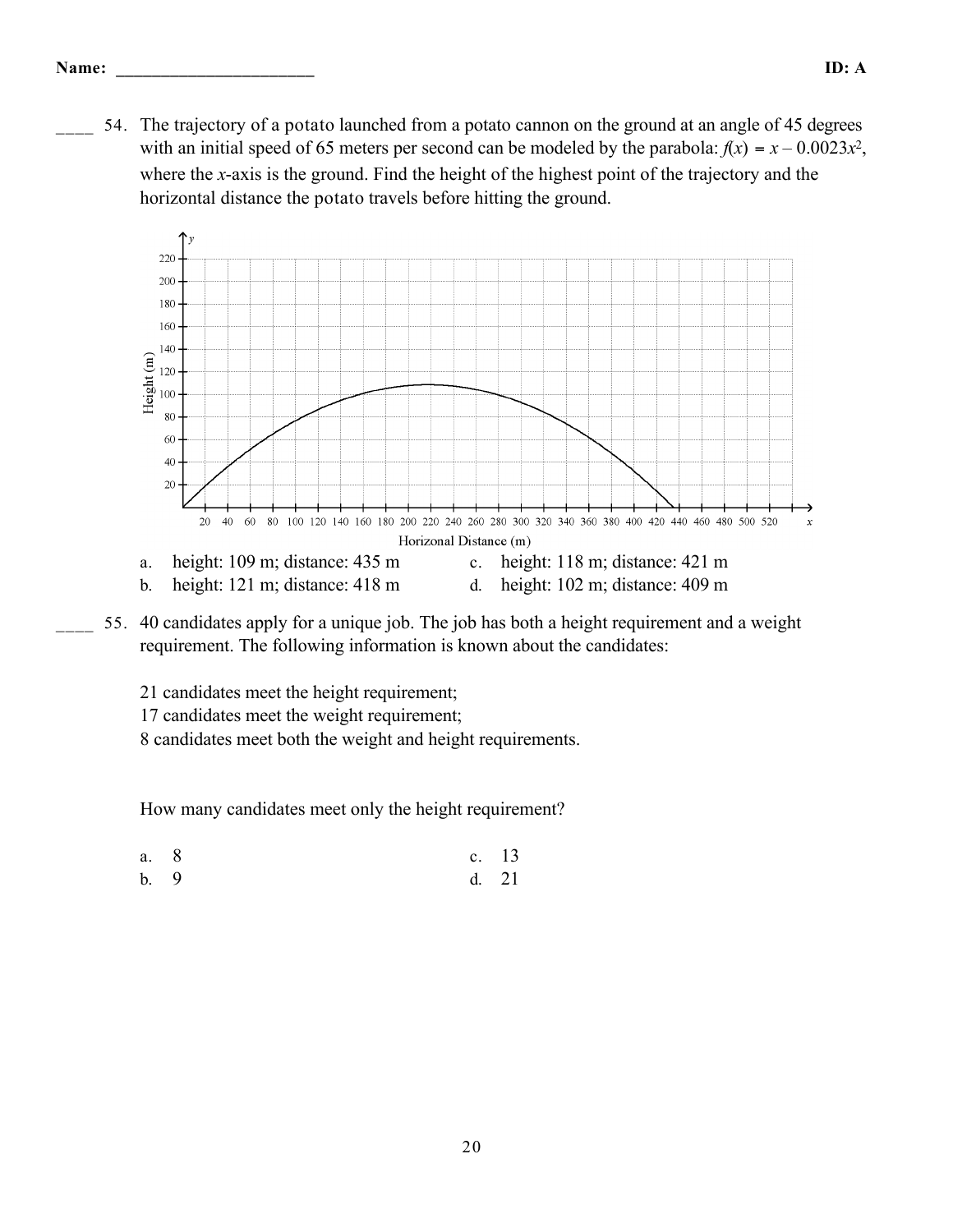# **Algebra EOC Practice Test #2 Answer Section**

#### **MULTIPLE CHOICE**

| 1.             | ANS: | D             | $\mathbf{1}$<br>PTS: | STA:    | MA.912.A.3.10     |
|----------------|------|---------------|----------------------|---------|-------------------|
| 2.             | ANS: | A             | $\mathbf{1}$<br>PTS: | STA:    | MA.912.A.3.4      |
| 3 <sub>1</sub> | ANS: | $\mathcal{C}$ | PTS:<br>$\mathbf{1}$ | STA:    | MA.912.D.7.1      |
| 4.             | ANS: | D             | PTS:<br>$\mathbf{1}$ | STA:    | MA.912.A.3.9      |
| 5.             | ANS: | A             | PTS:<br>1            | STA:    | MA.912.A.4.2      |
| 6.             | ANS: | B             | $\mathbf{1}$<br>PTS: | STA:    | MA.912.A.4.3      |
| 7.             | ANS: | D             | PTS:<br>$\mathbf{1}$ | STA:    | MA.912.A.4.3      |
| 8.             | ANS: | A             | PTS:<br>$\mathbf{1}$ | $STA$ : | MA.912.A.4.3      |
| 9.             | ANS: | $\mathcal{C}$ | PTS:<br>$\mathbf{1}$ | STA:    | MA.912.A.3.8      |
| 10.            | ANS: | B             | $\mathbf{1}$<br>PTS: | STA:    | MA.912.A.7.8      |
| 11.            | ANS: | B             | PTS:<br>$\mathbf{1}$ | STA:    | MA.912.A.2.4      |
| 12.            | ANS: | B             | $\mathbf{1}$<br>PTS: | $STA$ : | MA.912.A.4.4      |
| 13.            | ANS: | $\mathcal{C}$ | PTS:<br>$\mathbf{1}$ | $STA$ : | MA.912.A.3.11     |
| 14.            | ANS: | A             | PTS:<br>$\mathbf{1}$ | STA:    | MA.912.A.3.15     |
| 15.            | ANS: | D             | $\mathbf{1}$<br>PTS: | STA:    | MA.912.A.3.5      |
| 16.            | ANS: | B             | PTS:<br>$\mathbf{1}$ | $STA$ : | MA.912.A.7.8      |
| 17.            | ANS: | A             | PTS:<br>1            | STA:    | MA.912.A.5.4      |
| 18.            | ANS: | A             | PTS:<br>$\mathbf{1}$ | STA:    | MA.912.A.3.9      |
| 19.            | ANS: | D             | $\mathbf{1}$<br>PTS: | STA:    | MA.912.A.3.9      |
| 20.            | ANS: | B             | PTS:<br>1            | STA:    | MA.912.A.4.2      |
| 21.            | ANS: | B             | PTS:<br>$\mathbf{1}$ | $STA$ : | MA.912.A.3.11     |
| 22.            | ANS: | $\mathcal{C}$ | PTS:<br>$\mathbf{1}$ | $STA$ : | MA.912.A.2.3      |
| 23.            | ANS: | $\mathcal{C}$ | PTS:<br>$\mathbf{1}$ | STA:    | MA.912.A.4.1      |
| 24.            | ANS: | C             | PTS:<br>$\mathbf{1}$ | STA:    | MA.912.A.3.4      |
| 25.            | ANS: | $\mathcal{C}$ | $\mathbf{1}$<br>PTS: | STA:    | MA.912.A.3.10     |
| 26.            | ANS: | B             | PTS:<br>$\mathbf{1}$ | STA:    | MA.912.A.3.15     |
| 27.            | ANS: | D             | PTS:<br>$\mathbf{1}$ |         | STA: MA.912.D.7.1 |
|                |      |               |                      |         |                   |

28. ANS: B

Distribute  $\sqrt{6}$ . Use the Product Property of Square Roots to multiply the factors in each term. If the radicand in either term contains any perfect square factors, factor the radicand(s) and simplify. Combine like terms if applicable.

| $PTS \cdot 1$         |           | STA: MA.912.A.6.2 |                   |
|-----------------------|-----------|-------------------|-------------------|
| 29 ANS $\overline{A}$ | $PTS-1$   |                   | STA: MA.912.A.3.3 |
| $30.$ ANS: $D$        | $PTS-1$   |                   | STA: MA.912.A.3.8 |
| $31.$ ANS: A          | $PTS-1$   |                   | STA: MA.912.A.4.2 |
| $32$ ANS C            | $PTS - 1$ |                   | STA: MA.912.A.2.3 |